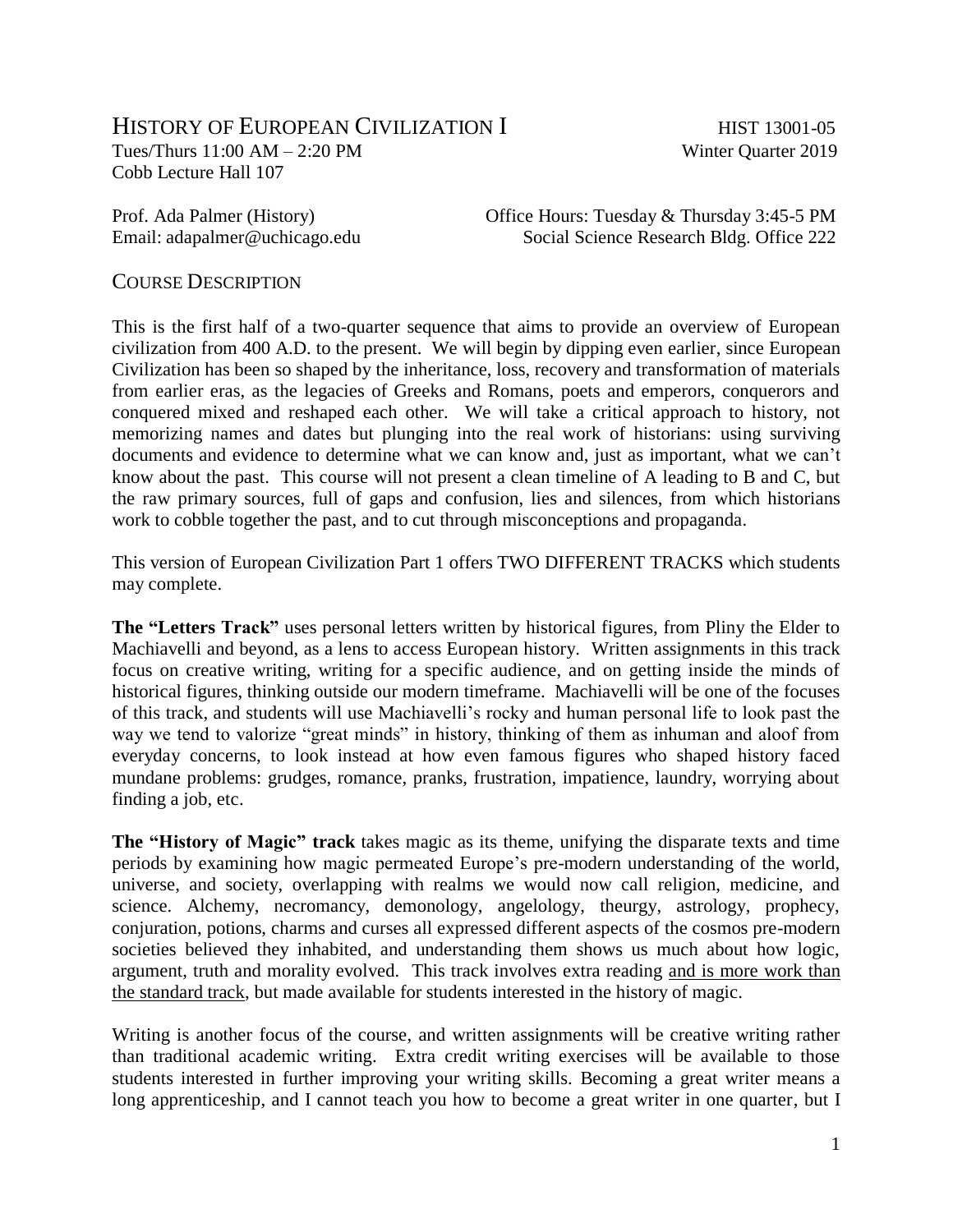can teach you how to teach yourself how to become a great writer, so you can continue honing your skill long after this class is over.

NOTE: **The use of laptops in class is permitted but at your own risk**. If you use a laptop for note-taking and for referring to e-reserves then you may bring one, but be careful: students who give in to the temptation to browse the web or text chat during class tend to see their grades suffer as a result of reduced class participation and attention.

### COURSE REQUIREMENTS:

**15% Attendance:** You will receive credit for attendance at each class session. One unexcused absence is permitted at no penalty (no explanation needed: illness, family wedding, emergency rehearsal, sister's concert debut in another state, anything goes *once*). Beyond a single absence you will be marked down and your grad will suffer as a result of missed classes, but if you know in advance that you will miss a class you should contact the instructor *and* TA to let them know, and we can discuss options, and the penalty may be less if you are good about communication.

**30% Class participation OR discussion responses:** The majority of each class will consist of discussion of the readings. Students must arrive prepared to engage in analysis of the readings. Your participation in each class will be assessed, and you will receive credit based on your participation. Participation is expected to clearly reflect the readings—if your contributions to class do not demonstrate knowledge of the readings (or make clear that you did not complete the readings) you will not receive full credit for participation (but will still receive partial credit).

If you don't have a chance to participate in any given class, or if you find it difficult to speak up, or prefer to listen rather than to speak, you may instead turn in a one-to-two page (double spaced) written comment *at the next class* (or by e-mail to the TA *before* the next class) expressing your views on the discussion that occurred in the previous class, i.e. what you might have said if you had had a chance to speak. Turning in the written discussion response before or at the next class will give you full participation credit for the previous class session, just as if you spoke up in class.

AMNESTY: From time to time we all have something come up which disrupts our work: a cold, a family crisis, tech week for *Henry V*, etc. Once per quarter you may come to me before class (or e-mail) and say "I couldn't do the reading this week," and there will be no penalty if your participation that week does not reflect the readings.

**35% Seven Written Assignments**: these are due on the Tuesdays of each week from Week 3 through Week 10. These must be 3-4 double-spaced pages in length  $(\sim 1,100$  to 1,300 words). They should be turned in electronically to the instructor as well as the TA, and MUST BE TURNED IN BEFORE CLASS IS SCHEDULED TO BEGIN. Assignments submitted during or after class will be counted as one day late. You may turn in paper copies if you prefer. Each is worth 5% of your final grade.

FLEXIBILITY AND EXTRA CREDIT: You may turn in a response paper in any of weeks 3-9. This means there are eight chances to turn in a paper, but you only need to write seven, so you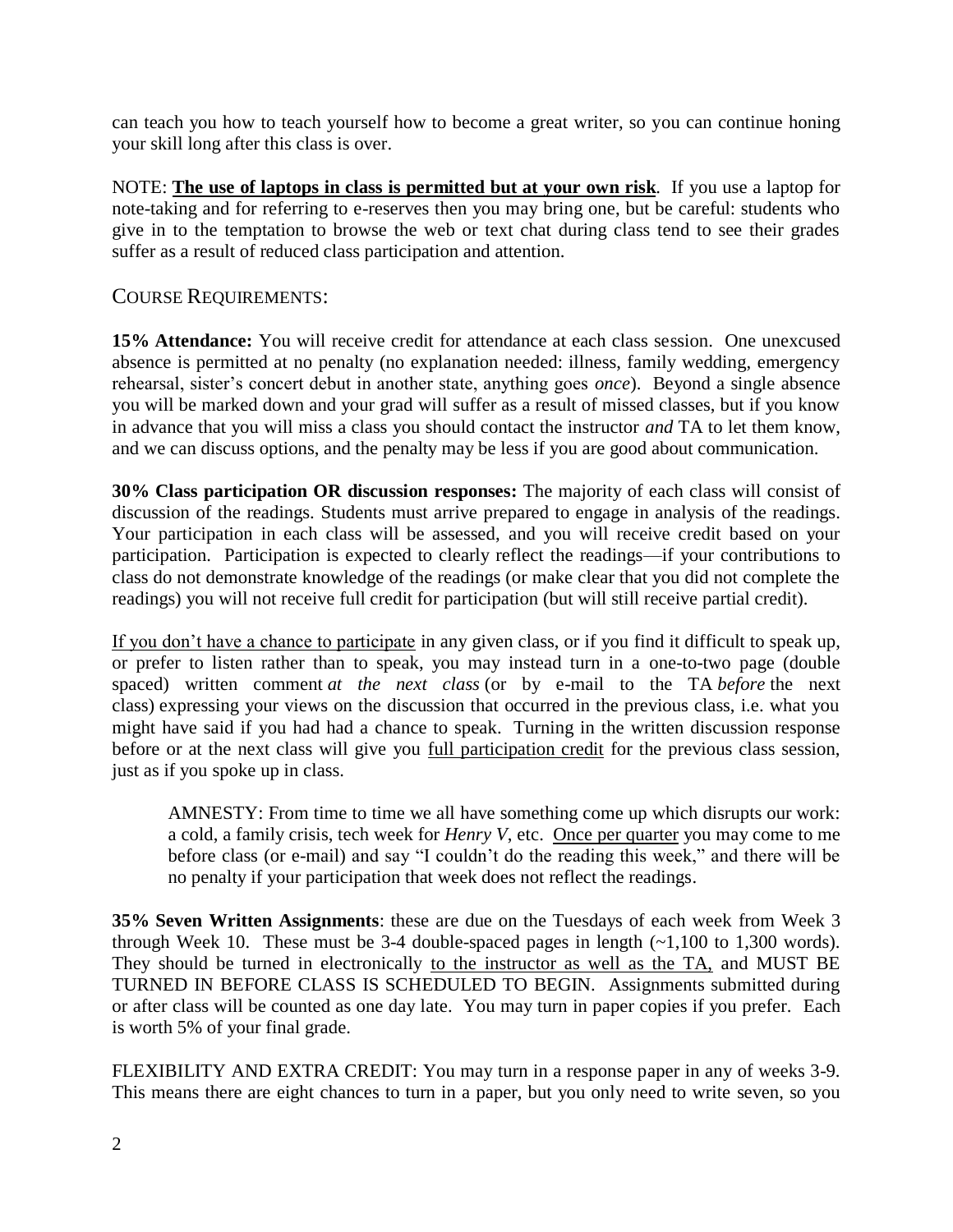may skip one of your choice. I recommend that you look over the requirements for your other courses, and planning to skip on a week you have an exam or paper due for another class. If you wish, instead of skipping, you may write an extra  $(8 \text{ total})$  and we will drop the lowest grade.

**20% Final Take-Home Essay Exam:** The exam is included at the end of this syllabus. There are two versions, one for the standard track, one for the History of Magic track. Exams will be submitted electronically.

**All written work must be double-spaced and submitted in Size 12 Times New Roman font, or another serif font with similar page density, on standard sized paper with standard one inch margins.** Electronic files must be sent as attachments, and must be PDF TEXT or .DOC files. Standard format *does not have gaps between the paragraphs*, or other bulky layout items such as headers large enough to reduce the lines per page, or or excessively broad spacing of preliminary information on the first page. If you prefer to have spaces between paragraphs, or to include a large header section on the first page, you must write an extra half page or more to make up for the empty space. **No sans serif fonts.**

**Optional Extra Credit Writing Exercises:** Writing well is invaluable, but also challenging. Up to three times per semester (any time before the last class session), you may complete one of the extra credit assignments described below and receive a bonus equivalent to up to 5% of the course grade. These are exercises are based on those used in professional creative writing workshops and journalism training programs. They are designed to teach you how to improve your writing skills on your own time, which should in turn improve your grades on future writing assignments (in this class and others), not to mention giving you writing skills which will be valuable lifelong. You may do each assignment once, or repeat them, doing the same one up to three times. If you choose to do more than three extra credit assignments, only the best three will be counted. If you are interested in further opportunities to work on writing, talk to me.

- **Extra-Credit Assignment #1: Source Comparison:** Choose a historical figure or literary work we have discussed*.* Print out the Wikipedia article about it, then go to the library and find two different printed academic reference books which discuss the same person (i.e. *Encyclopedia Britannica, Oxford Classical Dictionary,* any dictionary of historical biography). Compare the Wikipedia page to the academic source. 1,500 words.
- **Extra-Credit Assignment #2: "Half and Half Again":** Take a paper, of at least four pages in length, which you have written for a different class (either in college or in High School) and rewrite it to make exactly the same arguments in half as many words. You must hand in both the original paper and the shortened version.
	- o **To do more,** wait a week & then reduce the SAME paper by half AGAIN to one quarter of its original length. This is the ultimate exercise in mastering concision.

## BOOKS AVAILABLE FOR PURCHASE AT THE SEMINARY CO-OP BOOKSTORE:

If the cost of purchasing these books is a substantial financial burden for you, and you want help finding an alternative (library copies, borrowing books) speak to the instructor anytime for help borrowing copies. For those purchasing books, I encourage you to buy them at the Seminary Co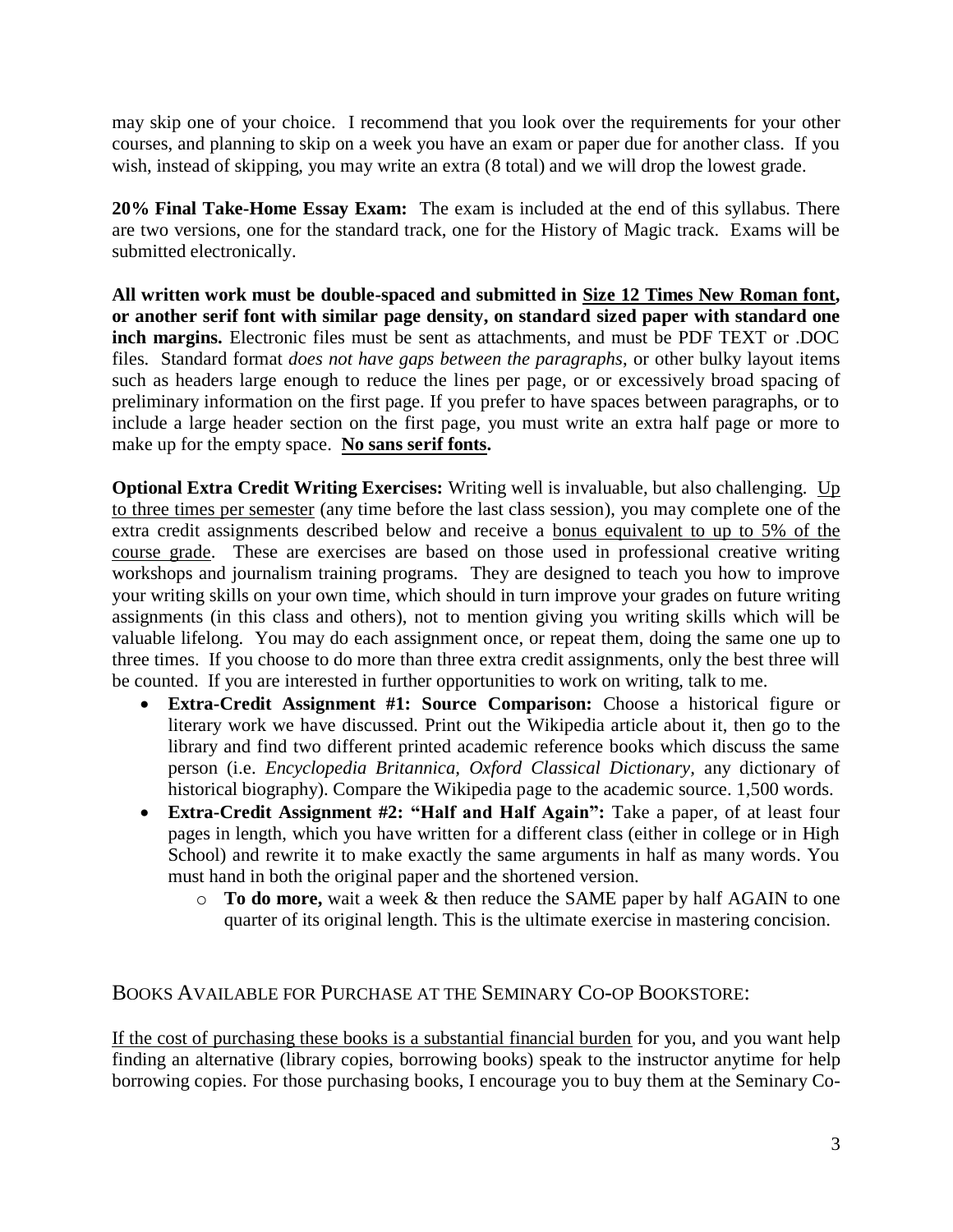op (instead of Amazon) to support our great local bookstore. If you want to use a different edition of one of these texts that is fine, but for Dante you must use the John Ciardi translation.

- 1. *Beowulf* (J. R. R. Tolkien Translation: 978-0544570306)
- 2. *The Poetic Edda*, Carolyne Larrington translation (Oxford: 978-0199538386)
- 3. Jocelin of Brakelond, *Chronicle of the Abbey of Bury St. Edmunds* (Oxford World's Classics: 978-0199554935)
- 4. *The Letters of Abelard and Heloise* (Penguin: 978-0140448993)
- 5. Boccaccio, *Decameron* (Norton, 0393350266)
- 6. Dante, *Inferno,* John Ciardi translation (Signet, 978-0451531391)
- 7. *A Corresponding Renaissance,* ed. Lisa Kaborycha (978-0199342433)
- 8. *Machiavelli and His Friends: Their Personal Correspondence* (978-0875805993)
- 9. Martin Luther, *On Christian Liberty* (Augsburg Fortress Press 978-0800636074)

### **Optional readings for those doing the History of Magic track:**

- 10. *The Book of Magic,* edited by Brian Copenhaver (Penguin, 978-0141393148)
- 11. Christopher Marlowe, *Doctor Faustus* (Dover Thrift 0486282082)

Special reserve: Marlowe's *Faustus*, Globe Theater production, DVD. On reserve in Regenstien

### E-RESERVES

- 1. Timeline of Important Dates.
- 2. Plato, *Republic*, Book II 376c-end; Book V beginning to 456b.
- 3. Pliny the Younger, letters concerning The Eruption of Vesuvius, a Haunted House, and the Practices of this New Religion of the Christians.
- 4. Marcus Aurelius, *Meditations*, Book IV.
- 5. Viking Timeline.
- 6. Anselm, "Ontological Proof of the Existence of God."
- 7. Aquinas, "Proofs of the Existence of God."
- 8. Florence Timeline.
- 9. Petrarch, "Italia Mia" (poem).
- 10. Ficino, *Meditations on the Soul,* pp. 3-21 and 39-49.
- 11. Guide to Machiavelli's Letters
- 12. Martin Luther, three excerpts concerning witchcraft and magic.
- 13. The Golden Bull of 1356
- 14. Priests and Estates the Treaty of Tübingen
- 15. The Religious Peace of Augsburg
- 16. The Perpetual Public Peace

The instructor has a few copies of a course packet with printed versions of these e-reserves. If you find it much easier to read a paper copy than an electronic one, ask the instructor and you may borrow one of the printed versions.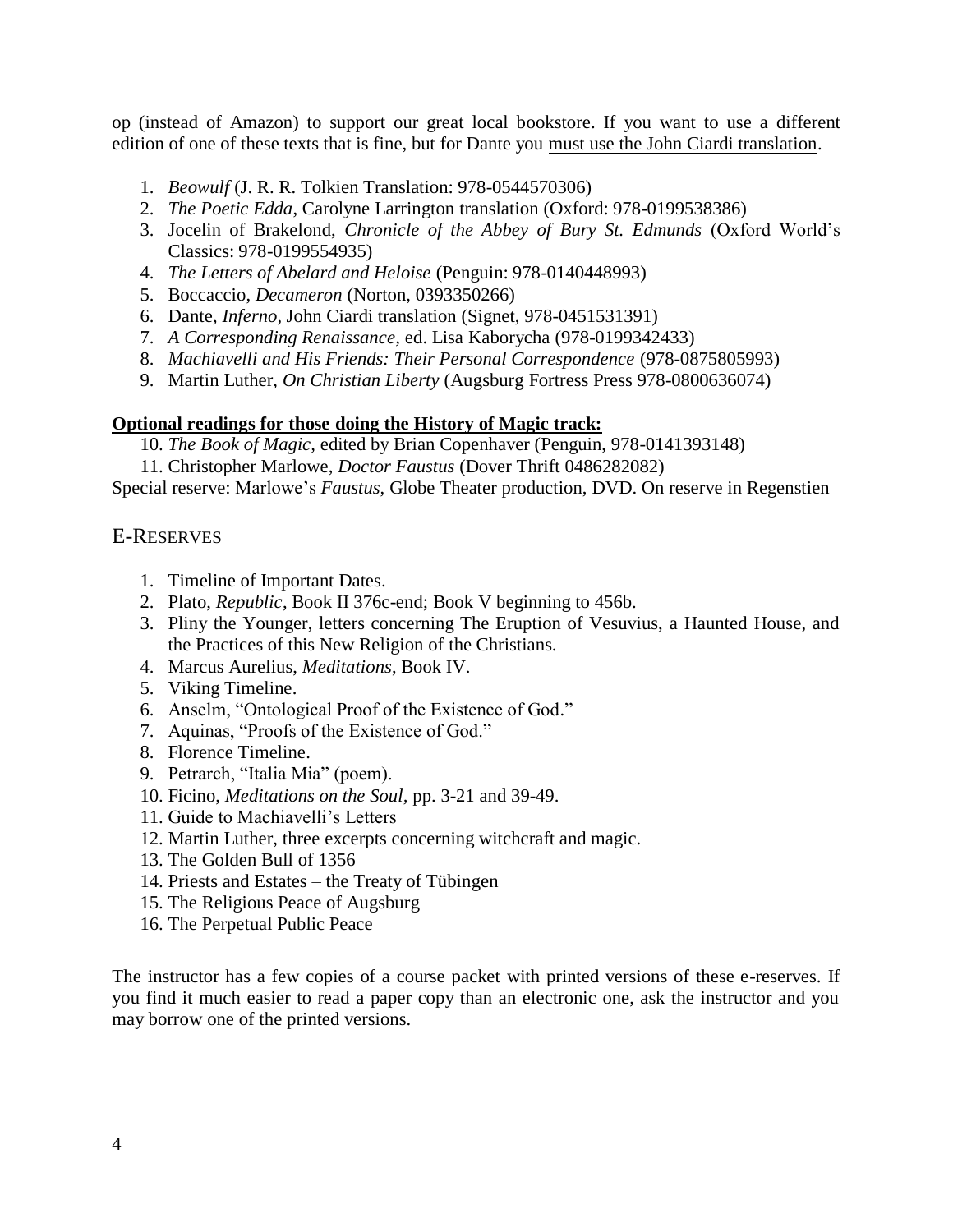# COURSE SCHEDULE

Readings will be discussed on the day they are listed, so the readings listed as 1b (Jan  $5<sup>th</sup>$ ) should be read before that day, and will be discussed on Jan 5<sup>th</sup>.

#### WEEK 1: INTRODUCTION: A WORLD OF ENCHANTMENT AND HIERARCHY

**Tuesday Jan 8:** No assignment for this class.

#### **Thursday Jan 10:**

- i. E-reserve: Plato, *Republic,* Book II 376c-end, & Book V start to 456b (14 pages).
- ii. E-reserve: Marcus Aurelius, *Meditations*, Book IV.
- iii. E-reserve: Pliny the Younger, letters on the Eruption of Vesuvius, the Haunted House, and the Persecution of Christians.

<sup>†</sup> If you are considering the optional History of Magic track, read *The Book of Magic* "Introduction," Section 1: "Study No Abomination: the Hebrew Bible and Apocrypha" (pp. 9-42).

WEEK 2: A WORLD OF ICE AND FIRE

**Tuesday Jan 15:** *Beowulf* (J.R.R. Tolkien translation) complete.

<sup>†</sup> If you are doing the optional History of Magic track, read *The Book of Magic* "Introduction," Section 2: "Power in the Name of Jesus: the Greek New Testament" (pp. 43-76), and Section 4: "Drugs, Charms and Fair Words: Greco-Roman Antiquity" (pp. 99-162)

**Thursday Jan 17:** *The Poetic Edda,* read "The Seeress's Prophecy," "The Sayings of the High One," "Vafthrudnir's Sayings," "Grimnir's Sayings," "Loki's Quarrel," "Baldr's Dream" and "The List of Rig."

> † If you are doing the optional History of Magic track, read *The Book of Magic* Section 5:<br>"The Primal Mage and Sorcerer: Late Antiquity" (pp. 163–218) subsections 1–7, 10, 13 and 14 and optionally section 3: "Fire Priests, Magoi and Mageia"

WEEK 3: MEDIEVAL LIVES, MEDIEVAL MINDS

**Tuesday Jan 22:** Jocelin of Brakelond, *Chronicle of the Abbey of Bury St. Edmunds*. (122 pages).

#### **First Written Assignment Due: 3-4 double-spaced pages**

- 1. **Letters Track**: Practice writing a historical letter. Write a letter from a Christian missionary writing home to his bishop in France talking about his encounters with Vikings and early inhabitants of the British Isles. You have just read *Beowulf* and the *Poetic Edda.* Comment to the bishop about the customs and ethics of these people, and challenges in interacting with them.
- 2. **History of Magic Track**: Write a reflection on the readings you have done so far in *The Book of Magic*. How different does it feel thinking about stories from the Christian tradition in the context of magic? Or thinking about what you knew before of the Roman tradition? You may also comment on how these readings make you understand *Beowulf* differently.

**Thursday Jan 24:** Machiavelli letters 269-274 (Machiavelli's prank on the monks)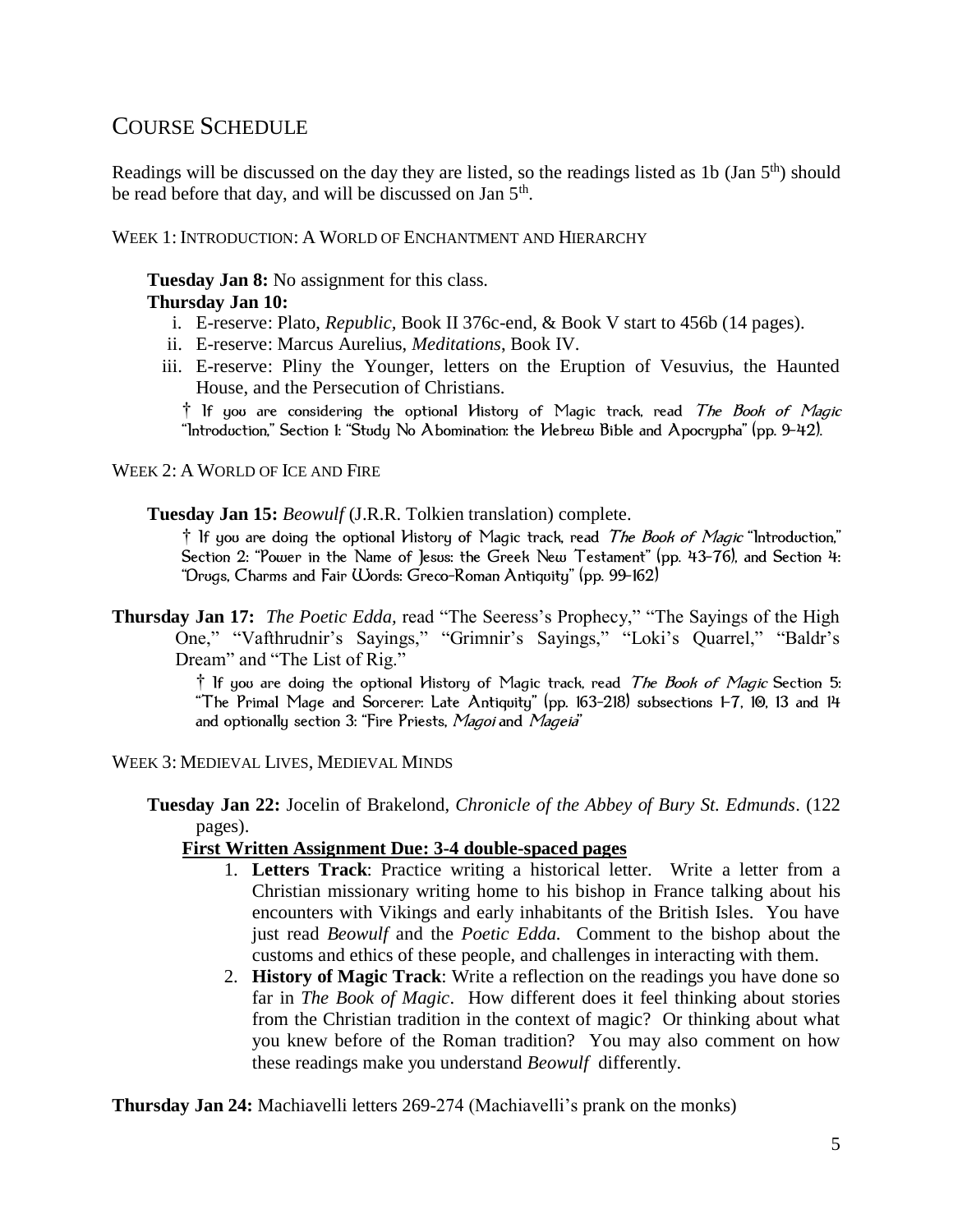#### WEEK 4: "THAT ANGEL REASON"

**Tuesday Jan 29:** In *the Letters of Abelard and Heloise*, read the *Historia calamitatum*

<sup>†</sup> If you are doing the optional history of magic track, read *The Book of Magic* Section 6 "Armies of Sorcery and Flights of Angels: Early Christian Europe" (pp. 219-270); and Section 7 "The Arts of Magic That Astonish Us: The Middle Ages" (pp. 271-340) subsections 1-17 only (subsections 17-22 optional).

#### **Second Written Assignment Due:**

- 1. **Letters Track**: Two options. (A) Imagine that you are one of the residents of the town near the abbey Bury St. Edmund's, and that someone in your family is in trouble. Perhaps your son or brother has killed someone in a drunken brawl. Perhaps your crops have failed. Perhaps your father or husband has died and left you without a means to support yourself. Write a letter to the abbot asking for help, modeled on our discussions of the patronage system. Alternately (B) Imagine that you are Queen Isabella, the wife of King John. Abbot Samson has just died, and you have heard the king complaining about the independence and power of this Abbey, and how it is a thorn in his side. It is time for a new abbot to be chosen, and John intends to influence the election. Write a letter (royal spouses often communicated by letter) advising him on how much you think he should or should not interfere with the election, and what qualities he should look for in a potential new abbot. It is up to you to decide whether Isabel would want to advise John to leave the abbey alone, defending its sovereignty and independence, or to try to control it firmly.
- 2. **History of Magic Track:** Write a reflection on the entanglement of magic and Christianity, as you have seen them in the readings so far in *The Book of Magic,* using the *Chronicle of the Abbey of Bury St. Edmunds* as your window on Medieval religious life. What have you found surprising about the interactions between magic and Christianity? About the involvement of priests and monks with magic? About how difficult it is to draw a strict line between spells and prayers? Or magic items and holy relics?

#### **Thursday Jan 31:**

- *i. Letters of Abelard and Heloise* Letters 1-5 ("Personal Letters"; pp. 3-92).
- *ii.* Also from the course pack: St. Anselm, "Ontological Proof of the Existence of God" and Thomas Aquinas, *Summa Theologica*, "Proofs of the Existence of God." NOTE: the Anselm and Aquinas readings are short, but are some of the hardest written material in the history of European civilization, so take your time and read slowly and carefully.

WEEK 5: A CITY FAMED IN HELL

**Tuesday Feb 5:** Dante, *Inferno*, Canti I-XXIII (John Ciardi translation, with notes.)  **Third Written Assignment Due:** 

a. **Letters Track:** Write as a nun in the nunnery where Heloise is abbess. You read the *Historia Calamitatum* and also the letters between Abelard and Heloise. Write your own letter in response, addressed either to Abelard or to Heloise. (If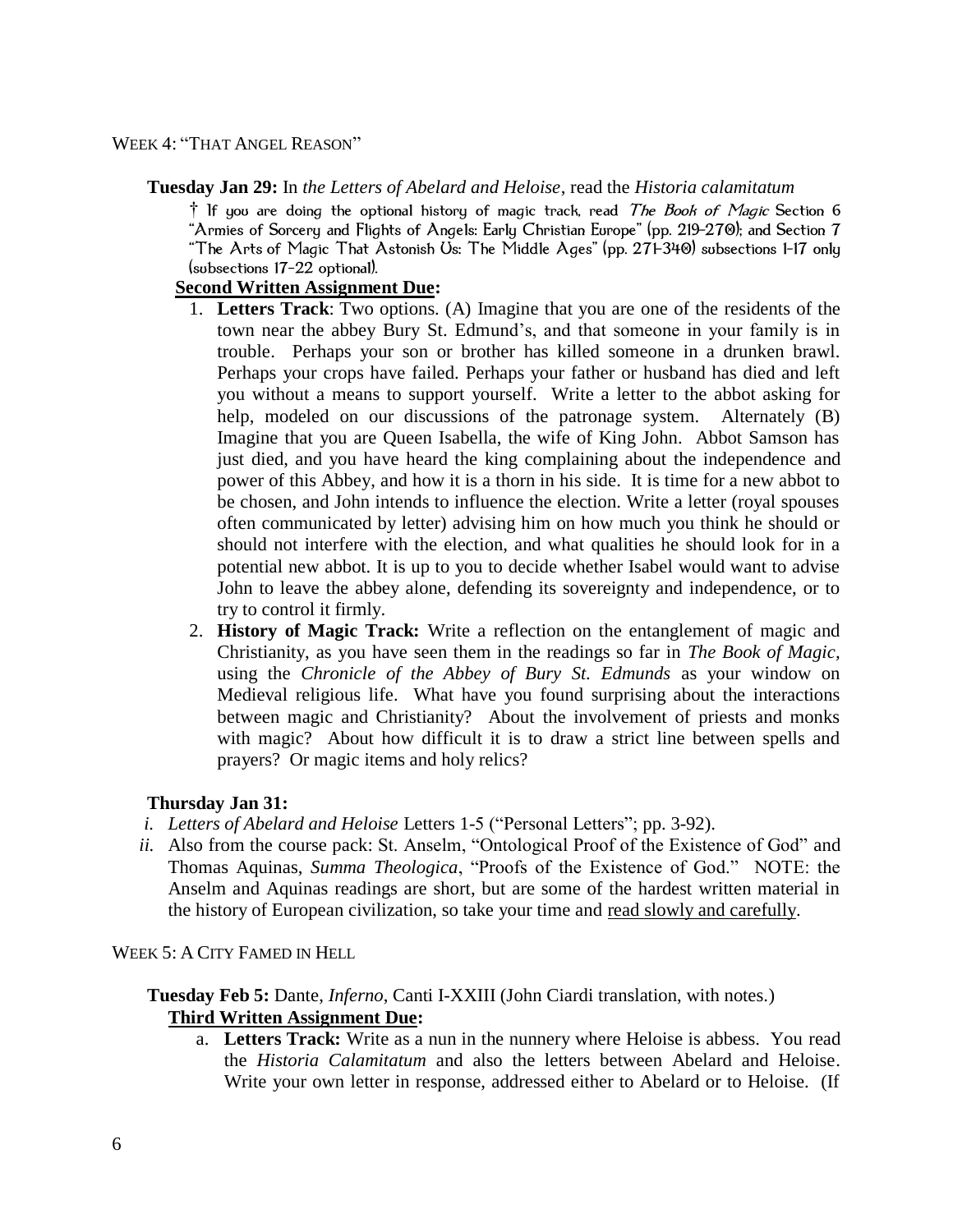you wish, a pair of you could collaborate, and one could write to Abelard while the other writes a response as Abelard.

b. **History of Magic Track**: Reflect on intelligence and scholarship as presented in our readings so far, both *The Book of Magic* and others. Discuss the entanglement of the categories of "scholar" and "sorcerer/wizard/etc." How does this entanglement change the way you would understand the situation with Abelard and Heloise, or the arguments of Anselm and Thomas Aquinas? (You may if you prefer write the letter listed as option #1 this week instead—your choice.)

### **Thursday Feb 7:**

- i. Dante, *Inferno*, remainder.
- ii. Also Machiavelli letters:
	- c. Letter 22: Sodomy trials and papal corruption.
	- d. Letter 25: The pope murdering Cardinals.
	- e. Letter 70: Machiavelli's family attempting to commit simony.
	- f. Letter 107: the Captain General of Florence praising Machiavelli's history of these disastrous times (i.e. the Renaissance)

WEEK 6: DESPERATE MEASURES

### **Tuesday Feb 12:**

- i. Machiavelli letter 78 (Machiavelli in danger from the plague.)
- ii. Boccaccio, *Decameron* (Selections). \*Warning: the *Decameron* depicts sexual exploitation. If you are uncomfortable reading about this, skip Book III story 10. Speak with the instructor if you have questions or concerns.
	- i. Book I Prologue (Black Death)
	- ii. Book I Story 1 (Saint Cepperello)
	- iii. Book I Story 2 (Abraham and the Jew)
	- iv. Book III Story 10 (Putting the Devil Back in Hell)
	- v. Book IV Story 2 (Archangel Gabriel)
	- vi. Book VI Story 10 (The Angel's Feather)
	- vii. Book VIII Story 6 (Calandrino and the Pig)
	- viii. Book VIII Story 7 (The Jilted Scholar)
	- ix. Book VIII Story 8 (Adultery Among Friends)
	- x. Book VIII Story 9 (Master Simone "Goes the Course").
	- xi. Book IX Story II (Nuns Having Fun)
	- xii. Book IX Story III (Calandrino's Pregnancy)
	- xiii. Book IX Story V (The Enchanted Scroll)
	- xiv. Author's Epilogue.

**Fourth Written Assignment Due: Both Tracks** write a new Canto for the Inferno, addressing a new sin Dante did not include, or encountering a new historical or literary figure. You may wish to depict one of our other authors in Hell, but choosing a different or modern figure is alright. Be sure to use *contrapasso*, and to make it petty like the original. Your choice should be cultural/political not personal, i.e. it is appropriate to portray a modern crime like hacking or democide, or to choose to portray Peter Abelard, Sigmund Freud, or your Congressperson, but it is not appropriate to portray your sibling,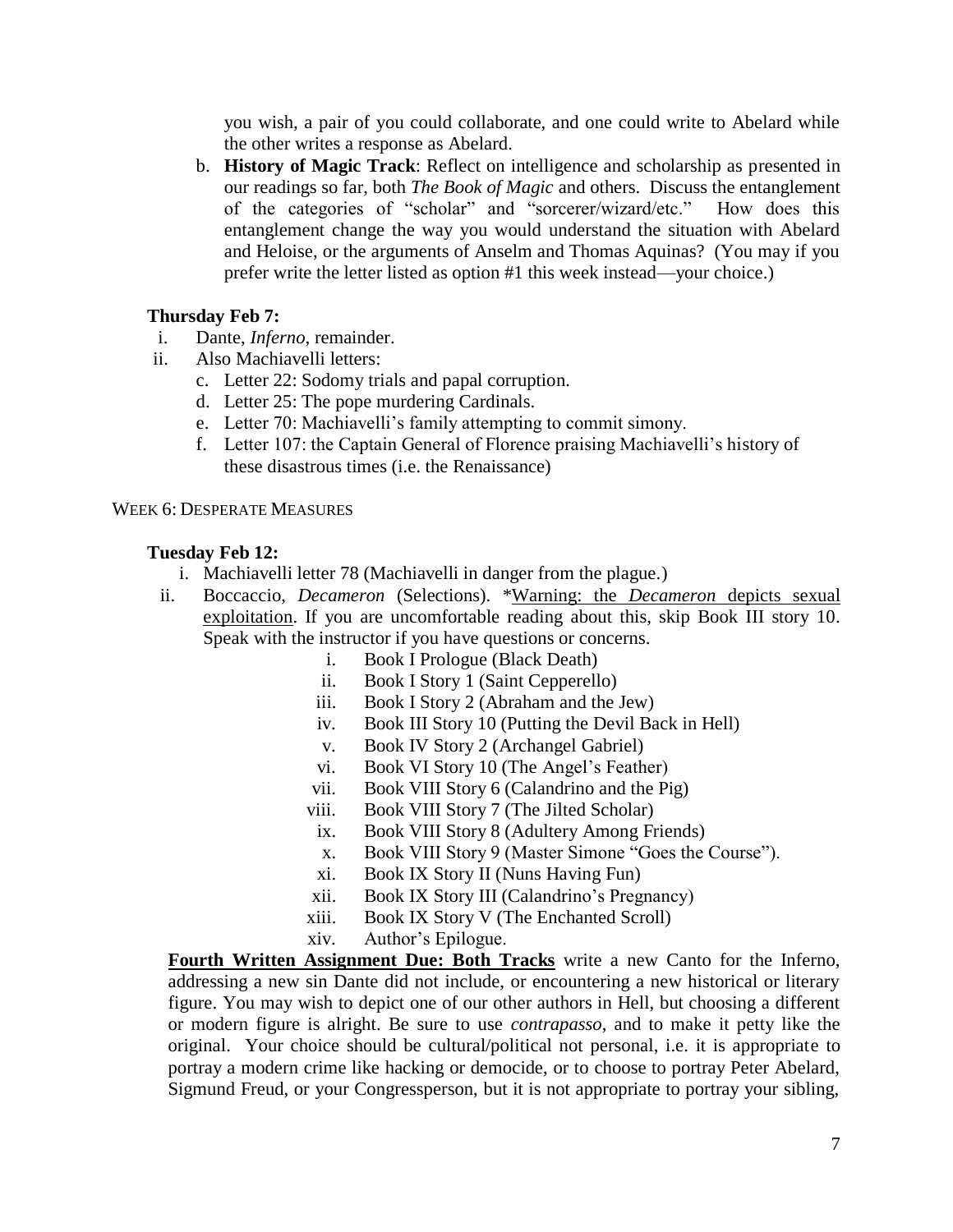or a U Chicago community member. Prose is fine (no need for verses), but grades will be partly based on how well you use (and demonstrate understanding of) Dante's metaphysics. **History of Magic students** should include magic in some way in your choice of who to include: a particular kind of magic user or scholar perhaps?

### **Thursday Feb 14:**

- i. E-reserve: Petrarch's "Italia Mia" (single poem)
- ii. E-reserve: Ficino, *Meditations on the Soul,* pp. 3-21, 39-49.
- iii. E-reserve:
	- 1. Letter 92: Machiavelli's friend Vespucci speculating about whether humans can alter the fate assigned by the Stars.
	- 2. Letter 166: an astrologer advises Machiavelli on his campaign to conquer Pisa.
	- 3. Letters 223 & 224 (Machiavelli and his friend Vettori discuss their love of the ancients while Machiavelli is in exile)

<sup>†</sup> If you are doing the optional History of Magic Track read The Book of Magic Section 8 "Ancient Wisdom and Folly: The Earlier Renaissance" (pp. 337-398).

#### WEEK 7: PENS OVER SWORDS

#### **Tuesday Feb 19:**

iv. *A Corresponding Renaissance*: Read letters 1-4, 6-18, 20-22, 26-27, 29, 31, 35, 36, 37, 50, 53. You can skip the introduction to the whole book but you must read the biographical introduction to each letter.

† If you are doing the optional History of Magic Track read *The Book of Magic* Section 9<br>"Ancient Wisdom Modernized: the Later Renaissance" (pp. 391-440).

#### **Fifth Written Assignment Due:**

- **1. Letters Track:** Either (A) Write a letter from Dante to Boccaccio or from Boccaccio to Dante discussing their work, or (B) Rather than a letter, write a short story in the style of the Decameron tales, using some element of magic we have studied in class.
- **2. History of Magic Track:** Reflect on how Boccaccio represents magic in his stories. He has both fake magic and real, as well as both fake miracles and real—what do you make of that?
- **Thursday Feb 21:** Machiavelli. Machiavelli letters on sexuality, family, and on the chaotic political catastrophe which birthed, both *The Prince*, and the Reformation. Important: see the guide to the letters for notes on who people in the letters are.
	- 3. Before reading the letters (listed below), go to the blog [www.exurbe.com](http://www.exurbe.com/) and read the Machiavelli series (linked at right).
	- 4. Letter 91: rumors that an army from Naples is marching on Florence, a sample of the kind of fragmentary information Machiavelli had to work with.
	- 5. Letter 112: Machiavelli's advice to Florence, a sample of his job analyzing rumors and advising the Republic.
	- 6. Letter 121: Machiavelli advises his boss Chancellor Soderini. Concentrate on page 2, where the ideas of *The Prince* begin to take shape from Machiavelli's political work.
	- 7. Letter 169: A friend laments that no one trusts Machiavelli's ideas.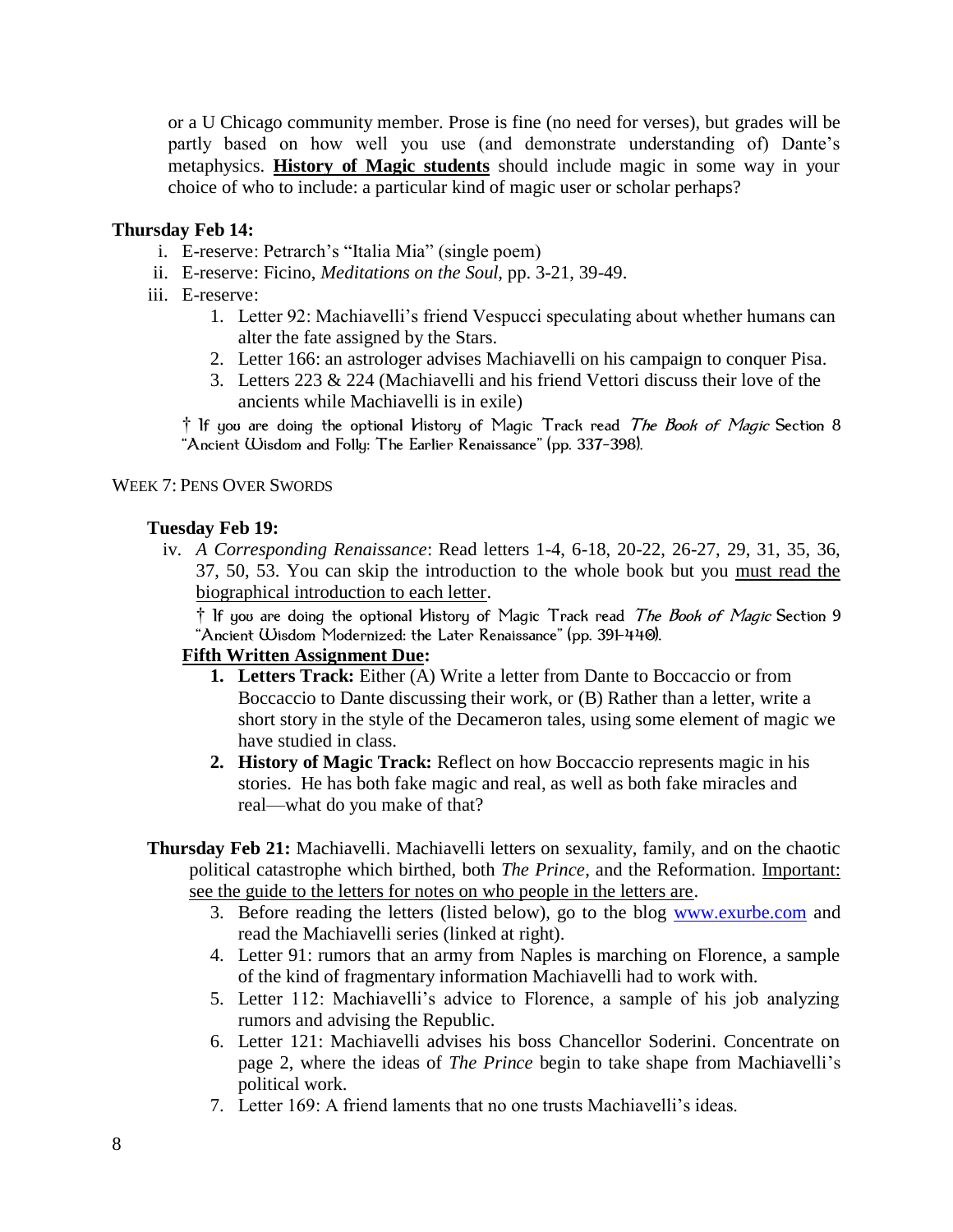- 8. Letter 203: Machiavelli describes the fall of the Republic, and his arrest and torture.
- 9. Letter 212: Machiavelli's friend Vettori has asked for his analysis of the situation with Spain, and Machiavelli demonstrates his analysis—this conversation leads to the drafting of *The Prince*. Optionally you may read 211, 213 and 215-216 as well.)
- 10. Letters 226-228, 231, 328 and 332, on sex, romance, and family. IMPORTANT: in letter 231, "Giuliano Brancacci" is a pseudonym for Machiavelli himself.
- 11. Optionally you may read 229, 230, 236 and 238 (to hear more sexual adventures of Machiavelli and his friends).

WEEK 8: REJECTION AND REFORMATION

#### **Tuesday Feb 26: Special Session on the Holy Roman Empire**

- i. E-reserve: The Golden Bull of 1356
- ii. E-reserve: Priests and Estates the Treaty of Tübingen
- iii. E-reserve: The Religious Peace of Augsburg
- iv. E-reserve: The Perpetual Public Peace

### **Sixth Written Assignment Due:**

**Letters Track:** Three choices. Either (A) choose a woman in *A Corresponding Renaissance* and write a reply to her letter as if you were the recipient; (B) choose a woman from *A Corresponding Renaissance* and write as that woman to one of the other women in the collection or to Dante, Petrarch, Boccaccio, Ficino, or Machiavelli, or (C) Write a letter to/from a figure in one of our Byzantium readings.

**History of Magic Track**: Reflect on the Renaissance revival of antiquity through the lens of the history of magic, and its entanglement with the history of scholarship. Or, reflect on the women in *A Corresponding Renaissance*, and on the gendered elements of magic and spiritual mysticism we have seen in our shared readings as well as in *The Book of Magic.*

#### **Thursday Feb 28:**

- i. Luther, *On Christian Liberty* (complete).
- ii. *A Corresponding Renaissance*: letter 5.

<sup>†</sup> If you are doing the optional History of Magic track, read Luther, Selections Concerning Witchcraft

WEEK 9: LAUNCHING INTO THE UNKNOWN

#### **Tuesday March 5:**

- i. E-reserve: Alva Ixtlilxochitl, *The Native Conquistador*, pp. 6-7, 19-35, 88-98, 106-112.
- ii. E-reserve: Bartolomé de Las Casas, *A Short Account of the Destruction of the Indies*, pages 5-25, 31-56.
- iii. E-reserve: Bernal Díaz del Castillo, *Memoirs*, excerpts (chapters LXXIII, LXXXV, LXXXVIII, XCI, XCII, XCIII).

<sup>†</sup> If you are doing the optional History of Magic track, read *The Book of Magic* Section 10 "Magic Seen, Heard and Mocked" (pp. 453-512).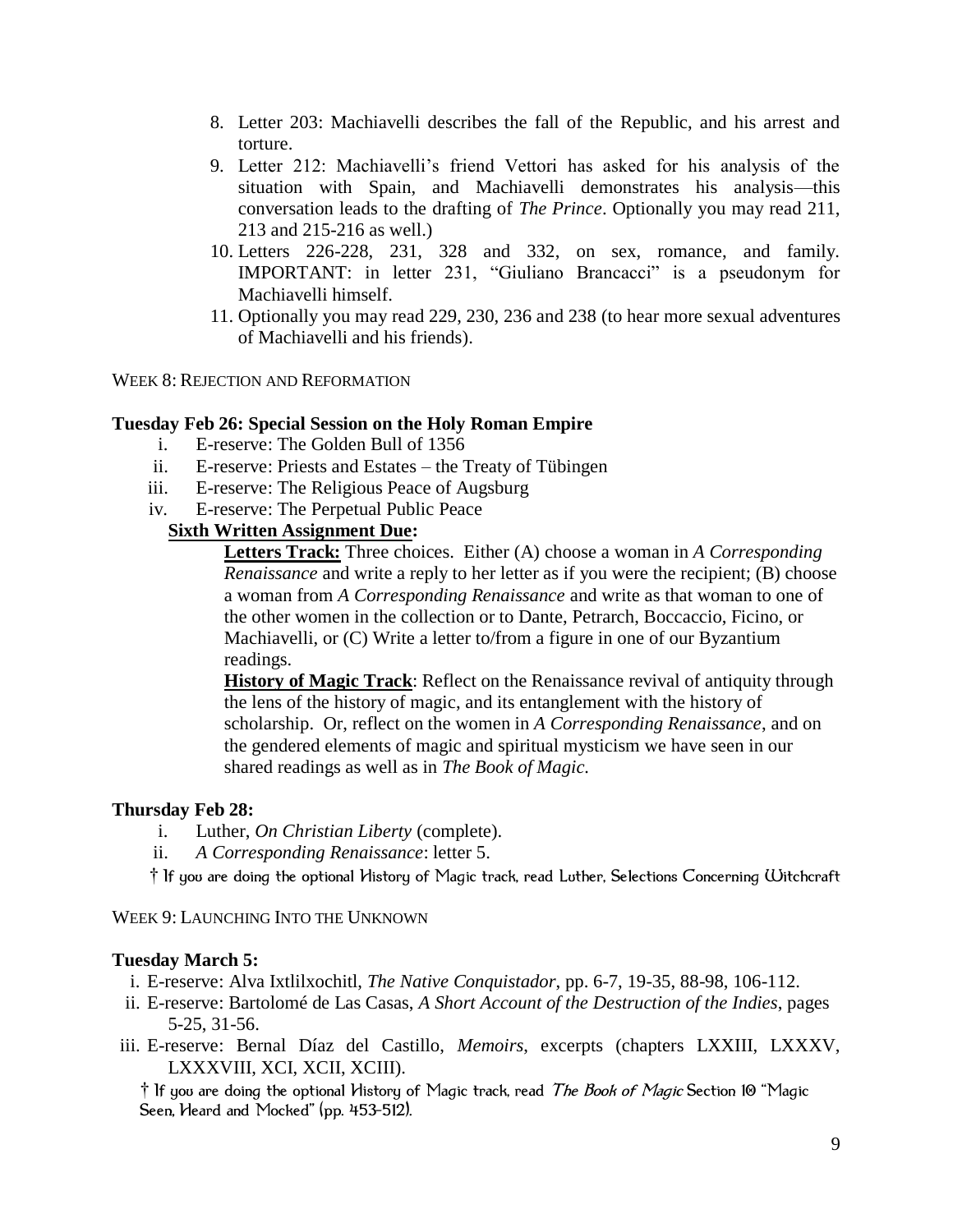#### **Seventh Written Assignment Due:**

**Letters Track:** Imagine it is 1518 and Luther considering whether or not to break with Rome. Write as Machiavelli to advising Luther on whether to do it, and what to expect and do in the aftermath if he does.

**History of Magic Track:** Reflect on the shifts in how magic is being understood now that we are entering the Reformation era. How are the changes of the Reformation and Renaissance reflected in these changing attitudes? What do you make of Luther's comments on witchcraft? The great witch burning craze which leads eventually to Salem will *begin* in this era, rather than diminishing—how does that complicate the idea that the rising interest in reason and science and new ideas is in tension with belief in magic?

#### **Thursday March 7:**

i. E-reserve: Galileo, Letter to Grand Duchess Christina

ii. *A Corresponding Renaissance*: Read letters 51 and 54.

<sup>†</sup> If you are doing the optional History of Magic track, read *The Book of Magic* Section 11 "Magic in an Age of Science" (pp. 513-572)

WEEK 10: AGENTS OF HISTORY

#### **Tuesday Mar 12: No new required reading.**

<sup>†</sup> If you are doing the optional History of Magic track, read or watch Marlowe's *Doctor Faustus* 

## **Eighth Written Assignment Due:**

**Letters Track:** Imagine that you are one of the women from *A Corresponding Renaissance* (pick a specific one). You have just read these accounts of the discovery (and destruction) of the New World. Write a letter about it to either (A) another of the women in the collection, (B) King Phillip of Spain, (C) one of the authors of one of our New World texts, or (D) Machiavelli. Try to think deeply about how that woman would feel, and what she would want to say.

**History of Magic Track:** Write a letter to Marlowe's Doctor Faustus. You may write as anyone we have studied (Machiavelli, Ficino, Heloise, Snorri Sturlson, the monks at St. Edmunds...) Imagine that you are writing to Faustus either (A) at the beginning of the play, when he is trying to decide whether or not to sign the contact with Mephistopheles, or (B) at the end on his last night before the contract expires.

**The Essay Exam** due by e-mail BY MIDNIGHT on March 14<sup>th</sup>. Completed take-home exams must be sent by e-mail BOTH to the instructor AND to the TA.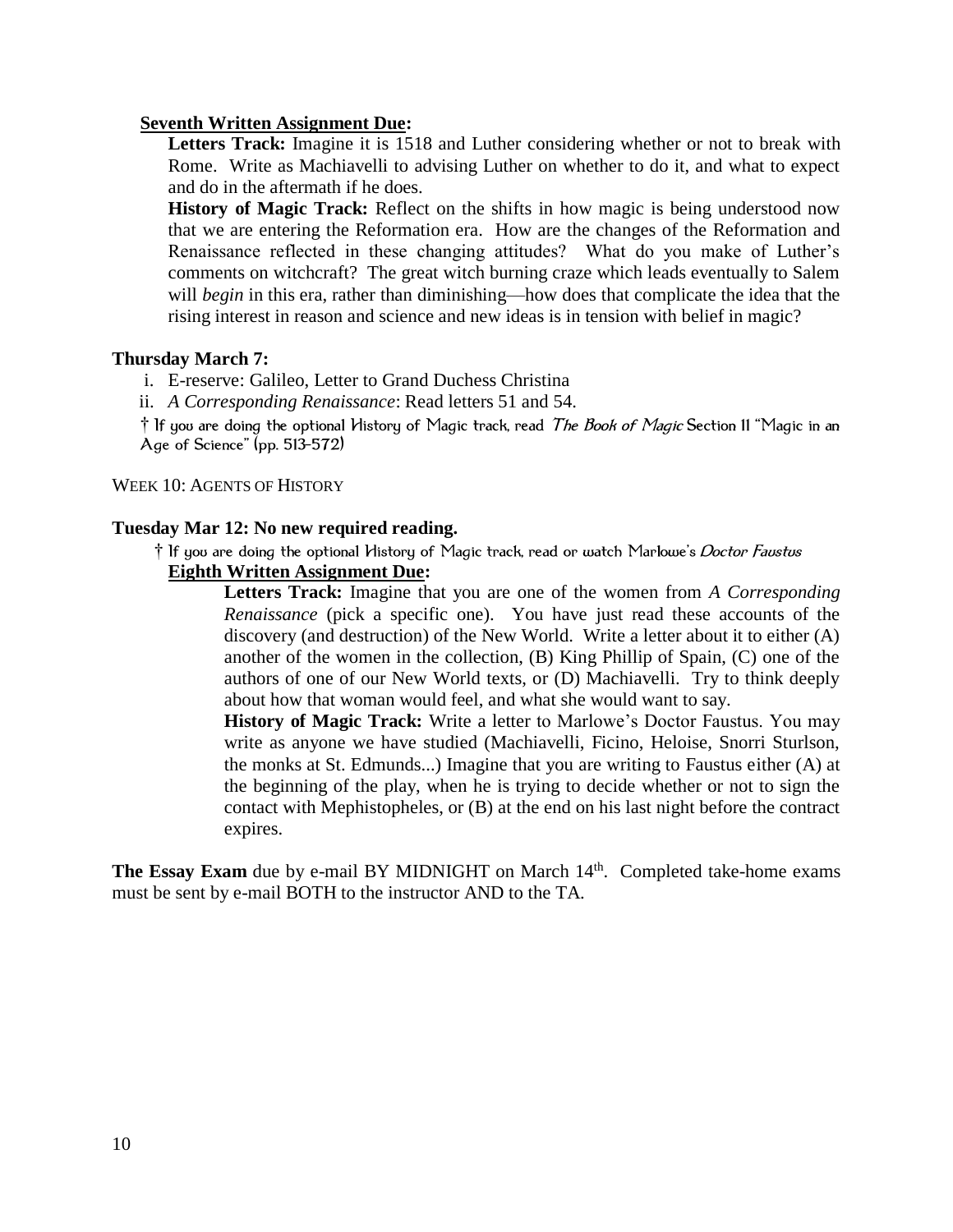# EUROPEAN CIVILIZATION I: FINAL TAKE-HOME EXAM STANDARD TRACK

You must write two exam essays. Each should be about 1,500 words long. No footnotes, citations or bibliography are expected (just as if you were writing this as an in-class closed book exam on paper) but you may include short quotations if you wish. The language should be formal, with correct grammar etc., but (as with the letters) the voice and structure should be appropriate to the genre. If you are doing the History of Magic track you have a different exam.

### Essay 1:

Thinking of the letters Petrarch wrote to Cicero and Homer, write a letter addressed to one of the authors or major figures we studied in this class (i.e. Beowulf, Abbot Samson, Heloise, Petrarch, Ficino, one of the women from *A Corresponding Renaissance,* Machiavelli, Luther, Doctor Faustus, etc.). Your letter may and should be personal, and emotion and strong opinions are welcome. You may discuss anything you like, but you should focus on the following issues:

- How you personally feel about the addressee, her or his life, ideas, accomplishments,
- How the addressee is remembered now, why we consider the addressee important, why we study the addressee now,
- What has happened to the addressee's works, legacy, family, homeland, whatever she or he cared about and worked toward,
- How you personally judge the addressee, your praise, criticisms, advice,
- Information about the future which you think the addressee would really want to know or be strongly affected by, things you think would be a consolation, or a shock,
- Your general opinions on the effect the addressee had on the world, considering *both* later *and* earlier developments, and placing the addressee in long-term context.
- The addressee's place in the long, evolving continuity of history. Remember, odd as it is to say it, that you know more about history than many of these figures, or at least you know different things. Most of the people you might write to did not have the opportunity to read *Beowulf, the Poetic Edda, the Chronicle of Bury St. Edmunds,* etc. They knew little about the realities of the ancient world, or distant regions in their own time, and they certainly did not have the benefit of a synthetic long-term history course in the age of statistics and critical reasoning. You have as many new and surprising things to say to your addressee about her or his past as you do about her or his future, so make certain to devote a good portion of your letter to the parts of history that came before your figure lived, especially if you choose to write to someone from the later centuries of our syllabus (i.e. Pico, Luther or Galileo). If you choose to write to someone very early (Beowulf) then you may spend more of your time discussing that figure's future. If you write to someone from the middle of our syllabus (Heloise, Dante) then you should spend approximately equal time discussing earlier and later periods.

Remember to keep in mind the huge gulf of perspective between the addressee and yourself, and to describe future *and past* events in ways you think the addressee could understand and relate to. The best letters will draw broadly on your knowledge of these thinkers from lecture and readings, and will reflect on how the addressee's world was a different world from our own.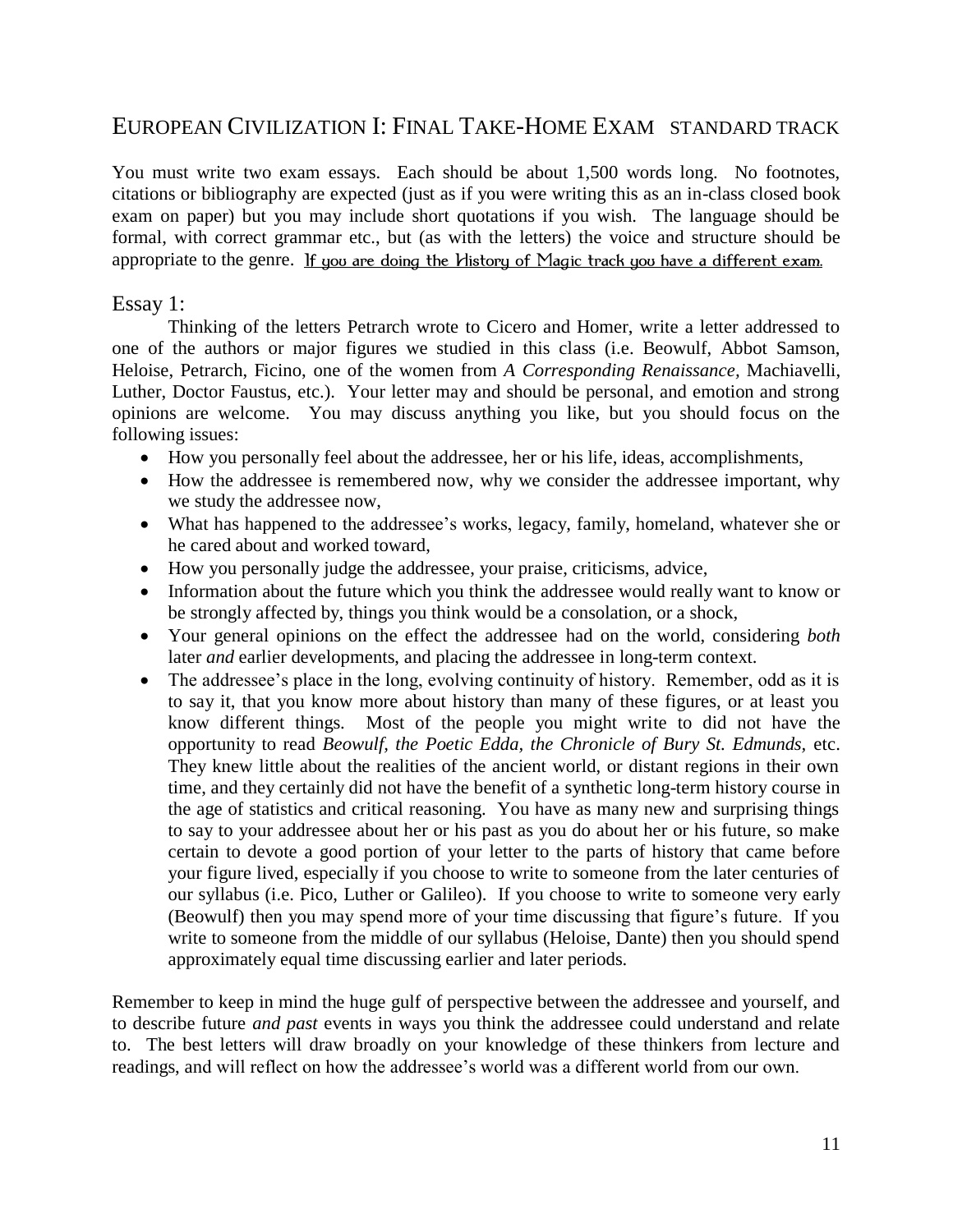#### Essay 2:

Right now, the new things you met in this course, the alien minds and foreign time periods you encountered and the perspectives they opened up for you, are fresh, vivid, and at their most powerful. Five years from now, you will be moving on in your life path, working to launch your career, to complete grad school or training, to shape and strengthen your family and friendships, choosing between different opportunities, and finding the causes which will become important focuses of your life's work. At that time you will be surrounded by distractions, deadlines, fatigue, people counting on you, tasks to face; the things you learned in this course will still be with you but quiet, half invisible, like a picture hanging on the wall that's been there so long you don't really notice it anymore. Write a letter addressed to yourself five years from now, in which you remind yourself of the things you learned in this course which were most powerful, important, which changed the way you think about history, and which you want your future self, five years from now, to remember as you carry forward. Your essay may contain advice to yourself if you wish, but above all it should be a synthesis of what you learned and how it changed your ways of thinking. This letter should not be a repetitive summary going text by text and regurgitating the central points, but should focus on your overall ideas and feelings about what was valuable and important, and may treat any given text only in passing or as a quick example as you concentrate on the big issues.

(You may want to program your calendar to e-mail you five years from now to remind you to reread this letter, to reflect on this moment of contact between your present and future self.)

#### GUIDELINES FOR BOTH ESSAYS:

While in letter form, these essays are intended to test your comprehensive knowledge of the first half of the European Civilization sequence. The best essays will refer to many or nearly all of the texts we read in this class (I will count, and will subtract points if you omit too many, but I do not expect you to use every single author; it is OK if you use an author in just one essay and not the other, you don't have to use them all in both). The best essays will also discuss all the periods we covered, key differences between them, and the broad themes discussed in class. A good essay will not read like a rambling checklist in which you have gone text-by-text to check off all the authors without any real flow. Instead you should let your ideas guide you, and use sources naturally as they come up to illustrate and inform your points, drawing upon them as evidence or examples.

You may briefly bring in sources and issues from outside of class if one comes up as you are writing and feels central to your thoughts, but, if you choose do this, I urge you to make it brief; you need as much space as possible to treat the texts and themes from this course, and you could easily drown them out if you let yourself plunge too deeply into outside material. Better to err on the side of caution, so you don't take valuable word count away from the part you are being evaluated on.

Remember above all that concision is a virtue. You have only 1,500-2,000 words for each essay to synthesize and convey a huge amount of material, and the more ideas you pack in the stronger your essay will be, and the better your grade. Review your prose carefully to make sure you have stripped away all the padding and extraneous verbiage and that every paragraph is densely filled with ideas. Often the strongest essay will result if you write the essay to be 2,500 words at first, then sleep on it and go back a few days later to strip the essay down, removing extraneous material and focusing in on the most important parts.